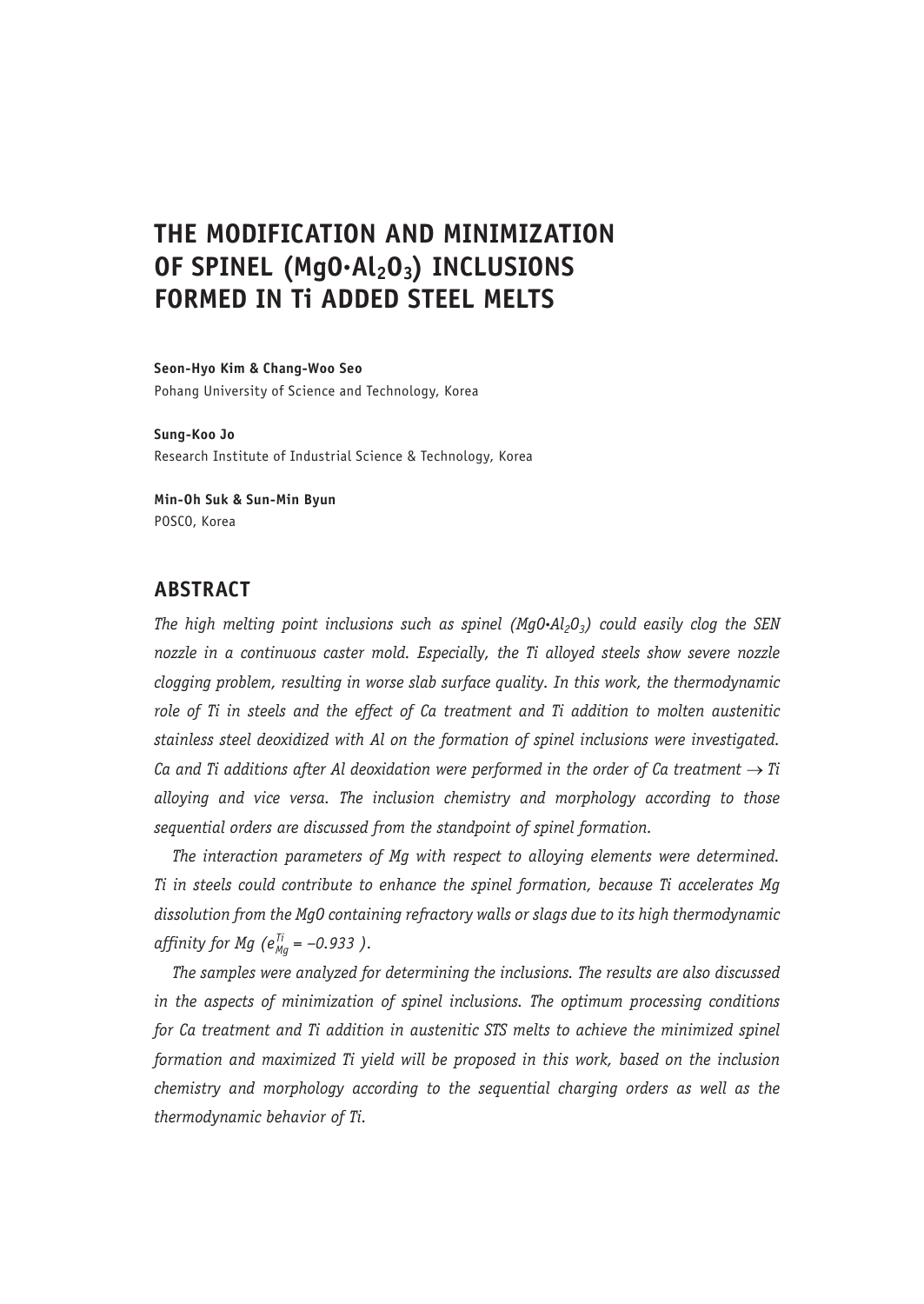#### **INTRODUCTION**

A novel technology to control inclusion composition in steel was recently required, depending on the steel grade, strip thickness and /or surface finishing, as well as the pursuit of high cleanliness. Thus, the existence of a hard inclusion such as Spinel deteriorates the final quality of steel products because it has a high melting point and exists as a C-type inclusion [1], which is not plastically deformed and evenly dispersed. It also induces nozzle clogging, which decreases productivity and process effectiveness.

Therefore, a means of preventing and minimizing the occurrence of spinel formation in a given steel composition is requisite for the production of high-grade clean steels in stabilized processes.

Some studies to clarify the formation mechanism of spinel inclusion have been recently reported. Itoh *et al.* [2] studied inclusion compositions in liquid iron in a dolomite crucible deoxidized by Al. The experimental results agree with the phase stability diagram of spinel inclusion estimated from thermo-dynamical data. Ohta *et al.* [3] studied Ca-O and Mg-O equilibria in liquid iron with CaO-SiO<sub>2</sub>-Al<sub>2</sub>O<sub>3</sub>-MgO slags at 1873 K using CaO or MgO crucibles. In their report, the phase stability regions in Fe-Al-Ca-O and Fe-Al-Mg-O systems estimated at 1873 K agreed with the experimental data. Some studies performed by Nishi [4] and Okuyama [5] focused on the effect of slag basicity on MgO content in inclusions in stainless steel, which resulted in a higher slag basicity. Kim *et al.* [6] reported that the spinel inclusion in the Type 304 stainless steel melt deoxidized by Al and Ti could be avoided with a decrease in both MgO content in an AOD slag and Al content in the melt.

From these previous investigations, [2, 3, 4, 5] a very small amount of Mg and Al (a couple of mass ppm) enables the formation of spinel inclusion in molten iron or steel that is deoxidized by Al.

Especially, the detection of spinel inclusion implies that attractive interaction between dissolved Ti and Mg component in slag or refractory in Ti added austenitic stainless steel deoxidized with Al. But, there have been only a few reports [7, 8, 9, 10] on the experimental determination of the interaction parameters between Mg and other element, as shown in Table 1. To ascertain the role of dissolved Ti in spinel formation, the equilibria between Mg vapor and third elements in liquid iron were investigated by Han [10] and Jo [11]. In this study, the vapor/liquid equilibration method [12] was applied to quantitatively determine the effect of a third element Ti on the behavior of Mg activity in liquid iron at 1873 K. The results will be discussed in regard to the thermodynamic potential to cause Mg dissolution into steel from slag or refractory materials and, finally, to facilitate spinel formation in steel.

The most general recognition is that calcium treatment [13, 14] is only a countermeasure to avoid harmful alumina or spinel inclusions, modifying them to harmless calcium aluminate inclusions. Calcium modification of Ti bearing inclusions in steel contributes to the production of high quality steel from the defects caused by inclusions, and to the prevention of nozzle blockage by inclusions build-up during casting. The results described in previous papers did not consider the effect of the order of Ca and Ti additions. In those experiments, Ti was first added and then calcium treatment was done. Harmful inclusions such as spinels could then be found in the steel.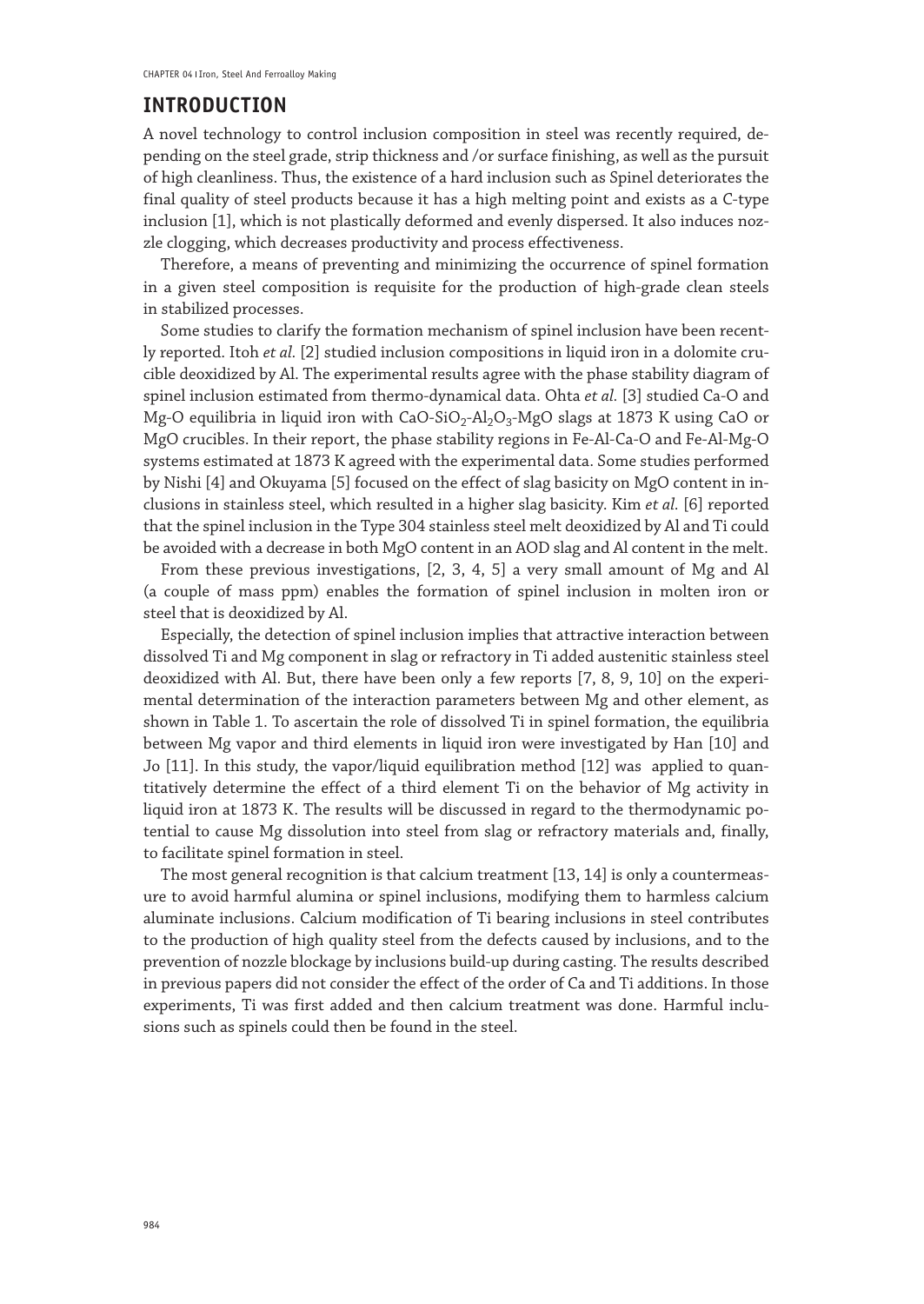| <b>Authors</b>           | $e^{Al}$<br>Mq           | $e_{_{\it Mg}}^{\it Cr}$ | $e^{Ni}_{Mg}$            | $e_{_{Mg}}^{\cdots}$     | $e_{_{\it Mg}}^{\it Si}$ | $e_{Mg}^{\mu}$           |
|--------------------------|--------------------------|--------------------------|--------------------------|--------------------------|--------------------------|--------------------------|
| Sigworth and Elliott [7] | $\overline{\phantom{a}}$ | $\overline{\phantom{a}}$ | $\overline{\phantom{a}}$ | ٠                        | ۰                        | 0.14                     |
| Nadif and Gatellier [8]  | $\overline{\phantom{a}}$ | 0.010                    | $-0.012$                 | $\overline{\phantom{a}}$ | $\overline{\phantom{a}}$ | $\overline{\phantom{a}}$ |
| Turkdogan [9]            | $\overline{\phantom{a}}$ | $\overline{\phantom{a}}$ | ۰                        | $\overline{\phantom{a}}$ | $-0.046$                 | $-0.15$                  |
| Han $\lceil 10 \rceil$   | $-0.12$                  | 0.05                     | $-0.03$                  | $-0.51$                  | $-0.09$                  | $-0.25$                  |
| Jo[11]                   | $-0.277$                 | 0.022                    | $-0.033$                 | $-0.64$                  | $-0.096$                 | $-0.31$                  |

Table 1: Summary of previous works on  $e_{_{\mathit{Mg}}}^{_{j}}$  in liquid iron

Therefore, to prevent and modify these deleterious inclusions, Ca and Ti additions after Al deoxidation were tested in the order of Ca treatment  $\rightarrow$  Ti alloying and vice versa. The inclusion chemistry and morphology according to those sequential orders will be discussed from the standpoint of spinel formation.

# **METHODOLOGY**

An equilibrium study between Mg vapor and liquid iron was carried out 1873 K in a  $LaCrO<sub>3</sub>$  resistance furnace with a fused alumina tube of 50-mm diameter and a hot zone length of 5 mm. A molybdenum reaction chamber with an iron cover was installed inside the tube. A schematic diagram of the experimental apparatus is shown elsewhere in detail [12].

The MgO crucible containing 10 g of high-purity electrolytic iron (99.99 pct) and an appropriate amount of Ti was positioned in the hot-temperature zone (1873 K) where the reaction temperature was controlled within an accuracy of  $\pm$  2 K. A MgO crucible containing Mg granules (99.9 pct) was then positioned in the lower-temperature zone and the liquid Mg temperature (T<sub>Mg</sub>) was measured by a Ni/Cr<sub>10</sub>-Ni/Al<sub>3</sub>/Si<sub>3</sub> thermocouple embedded inside the iron cover. While reaching the desired reaction temperature, the molybdenum chamber was tightly sealed by an iron cover due to the effect of different thermal expansion coefficients. After holding the reaction for 5 hours, as confirmed in the previous work, [15, 16] the molybdenum chamber was taken out of the furnace and its lower part was quenched rapidly in ice water, whereas the upper part was quenched slowly in air so as to prevent Mg evolution from the iron melt during quenching.

For the inclusion study, a sample was melted by a 15 kW/50 kHz high frequency induction furnace shown in Figure 1. Four hundred grams of Fe-alloy (0.04 pct C, 0.6 pct Si, 1.4 pct Mn, 16.8 pct Cr, 10.7 pct Ni, 2.1 pct Mo) contained in a MgO crucible (OD: 45 mm, ID: 40 mm, H: 150 mm) together with an appropriate amount of  $CaCO<sub>3</sub>-MgCO<sub>3</sub>$  mixture was melted at 1873 K. Temperature was measured by a thermocouple of Pt/6 pct Rh-Pt/30 pct Rh. The temperature reading of the thermocouple was connected to the PID controller of the induction furnace, hence to automatically adjust the power to keep the temperature of melt at 1873 K  $\pm$  10 K. After melting the Fe-alloy, an appropriate amount of Al (99.99 pct), Ca (99.5 pct) and Ti (99.99 pct), which were wrapped in Fe-foil and kept in a glass tube by magnets, were dropped into liquid melt.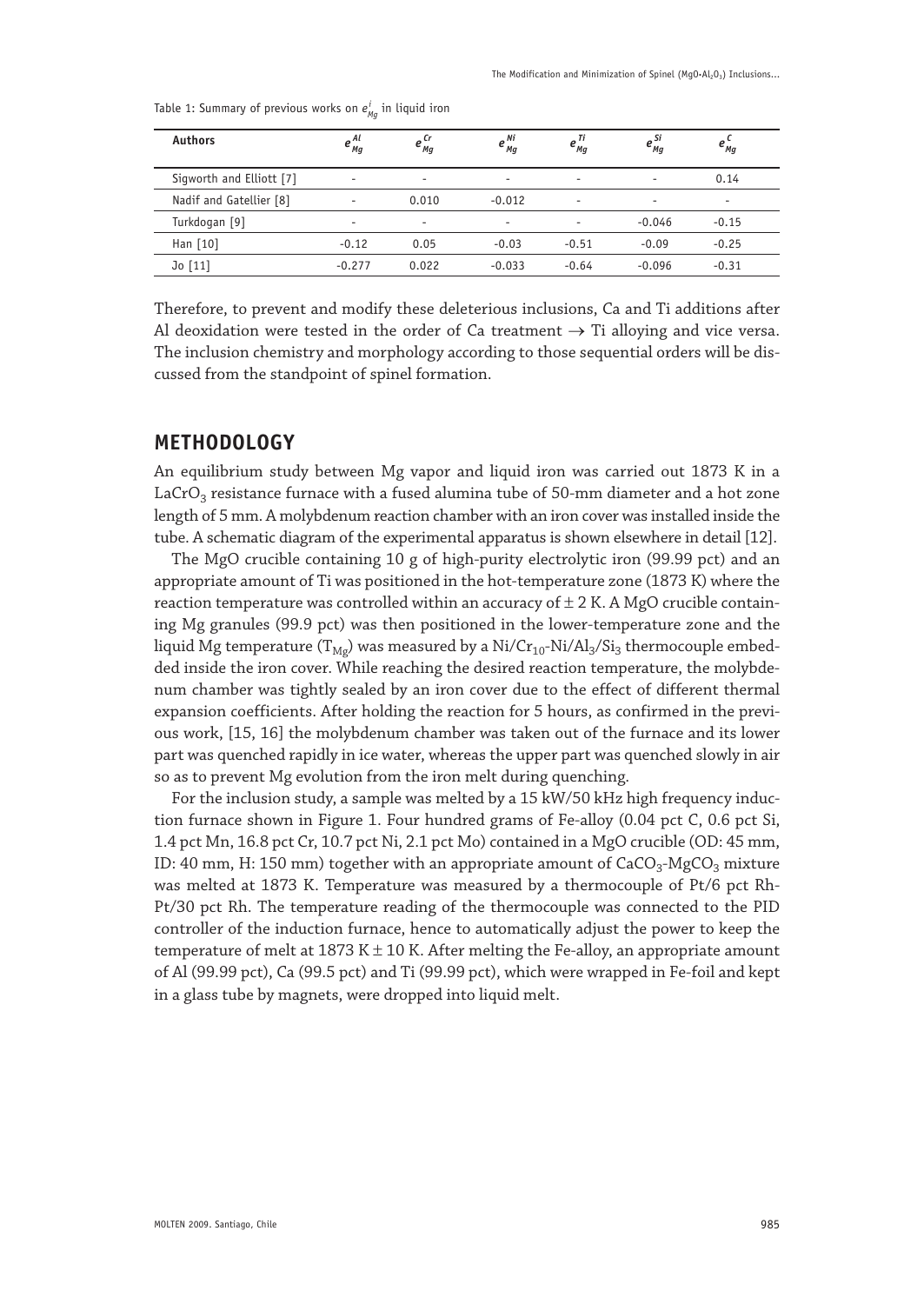

Figure 1: Schematic diagram of experimental induction furnace

The quenched sample was sliced into a plate shape and then sectioned to small pieces for analysis. The Ca, Mg and other elements were measured by inductively coupled plasma emission spectrometry. Total oxygen and nitrogen were analyzed by inert-gas fusion infrared absorptiometry. The shape of inclusions was monitored using SEM (Scanning Electron Microscope) and their compositions were determined by EDS (Energy-Dispersive Spectrometry).

## **RESULTS AND DISCUSSION**

The experimental data of the effect of Ti on the dissolved amount of Mg or Ca in liquid iron at 1873 K are listed in Table 2. The liquid Mg and Ca temperature ( $T_{Mg}$ ,  $T_{Ca}$ ), which is maintained constantly for the Fe-Ti-Mg (or Ca) system, is also shown in Table 2.

The temperature dependence of the saturated vapor pressure of Mg or Ca is given by [16, 17],

$$
\log P_{\text{Mg}} = 12.79 - 1.41 \log T_{\text{Mg}} - 7750 / T_{\text{Mg}}[16] \tag{1}
$$

$$
\log P_{Ca} = 8.34 - 9670 / T_{Ca}[17]
$$
 (2)

where  $P_{Mg}$  or  $P_{Ca}$  is in mmHg and  $T_{Mg}$  or  $T_{Ca}$  is in deg Kelvin. First, the dissolved contents of Mg in the binary Fe-Mg solution and the ternary Fe-Ti-Mg solution for the same  $P_{Mg}$ in the Mo chamber were determined. Since all of the binary and ternary iron melts saturated with Mg were under the same  $P_{Mg}$ ,

$$
f'_{Mg}[\%Mg]' = f_{Mg}[\%Mg]
$$
 (3)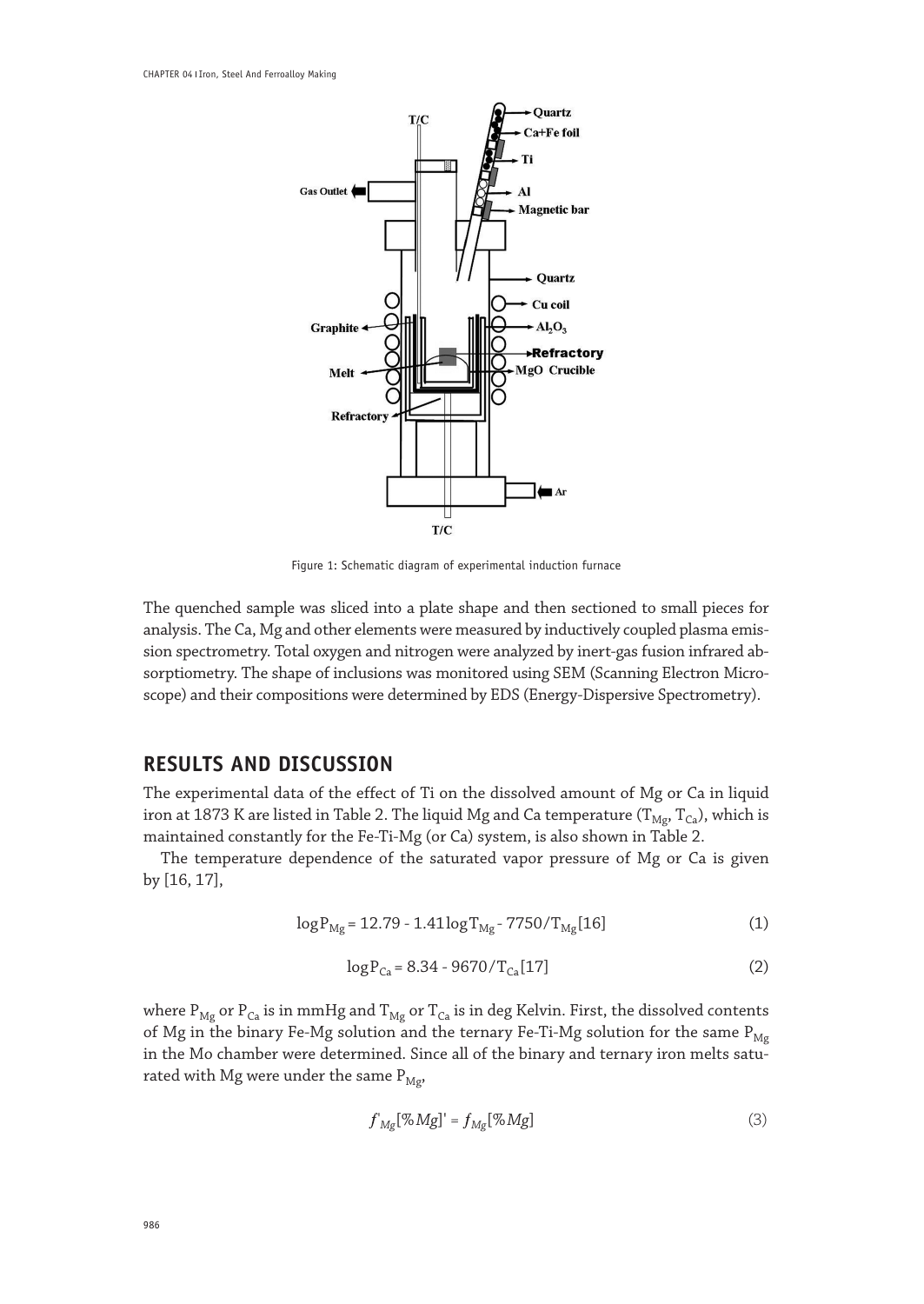where,  ${f^{\prime}}_{Mg}$  and  ${f_{Mg}}$  are the activity coefficients of Mg with respect to the 1% standard state based on Henry's law for the Fe-Mg solution and the Fe-Ti-Mg solution, respectively, [%*Mg*]' and [%*Mg*] are the saturated dissolved contents of Mg in iron melts for the Fe-Mg solution and the Fe-Ti-Mg solution, respectively.

$$
f_{Mg}^{i} = f_{Mg} / f_{Mg} = \left[ \% \, Mg \right] / \left[ \% \, Mg \right] \tag{4}
$$

According to 
$$
\lim_{[x_i] \to 0} (\partial \log f_{Mg}^i / \partial [\%i])_{a_{Mg}^i = a_{Mg}^i} = e_{Mg}^i
$$
.

$$
e_{Mg}^{i} = -\lim_{\left[\%i\right] \to 0} \left(\partial \log \left[\%Mg\right]^{i} / \partial \left[\%i\right]\right)_{a_{Mg} = a_{Mg}}\tag{5}
$$

By plotting –log [Mg mass pct] against [Ti mass pct] in Table 2 and making a linear regression in the form –log [Mg mass pct] =  $A + e^{T i}_{Mg}$  mass pct Ti], the following regression equations and *e'Ti Mg* value was obtained. Similar to the preceding derivation, *e'Ti Ca* value was also obtained. The resultant regression line for Fe-Ti-Mg (or Ca) system, from which the values of  $e_{Mg}^{Ti}$  and  $e_{Ca}^{Ti}$  can be determined, is shown in Figure 2.

Using the relationship  $e_i^{Ti} = e_i^{Ti} (1 + 2.30[\% i] \cdot e_i^i)$ ,  $i = Mg$ , *Ca* [18], the values of  $e_{Mg}^{Ti}$  and  $e_{Ca}^{Ti}$  can be evaluated. Since  $e_{Mg}^{Mg}$  or  $e_{Ca}^{Ca}$  are relatively small and [Mg mass pct] or [Ca mass pct] are also of order of magnitude of  $10^{-3}$ , the term  $2.30[\%Mg]'e^{Mg}_{Mg}$  or 2.30[%*Ca*]'*eCa Ca* can be ignored.

Thus,

$$
e_{Mg}^{Ti} = e_{Mg}^{Ti} \quad \text{and} \quad e_{Ca}^{Ti} = e_{Ca}^{Ti} \tag{6}
$$

From these result, the  $e_{Ti}^{Mg}$  value is negative, indicating that the employed solutal element Ti has a thermodynamic potential to decrease the activity coefficient of Mg in liquid iron. Such element could accelerate Mg dissolution into molten steels from slag or MgO-bearing refractory materials and play a role in favoring the formation of spinel inclusions.

Table 2: The equilibrium composition of metal sample and liquid Mg or Ca temperature

| Fe-Mg-Ti system (T <sub>Mq</sub> =1059 K)   |              |                   |
|---------------------------------------------|--------------|-------------------|
| Ti(mass pct)                                | Mg(mass pct) | -log[Mg mass pct] |
| 0.1800                                      | 0.0013       | 2.8861            |
| 0.9000                                      | 0.0170       | 1.7696            |
| 0.9400                                      | 0.0190       | 1.7212            |
| 1.0900                                      | 0.0170       | 1.7696            |
| 1.2200                                      | 0.0240       | 1.6198            |
| 1.2700                                      | 0.0290       | 1.5376            |
| 1.5323                                      | 0.0395       | 1.4034            |
| Fe-Ca-Ti system $(T_{Ca} = 1438 \text{ K})$ |              |                   |
| Ti(mass pct)                                | Ca(mass pct) | -log[Ca mass pct] |
| 0.2138                                      | 0.0027       | 2.5686            |
| 0.4243                                      | 0.0029       | 2.5376            |
| 0.5932                                      | 0.0033       | 2.4815            |
| 0.8042                                      | 0.0028       | 2.5528            |
| 0.9873                                      | 0.0036       | 2.4437            |
| 1.2342                                      | 0.0036       | 2.4437            |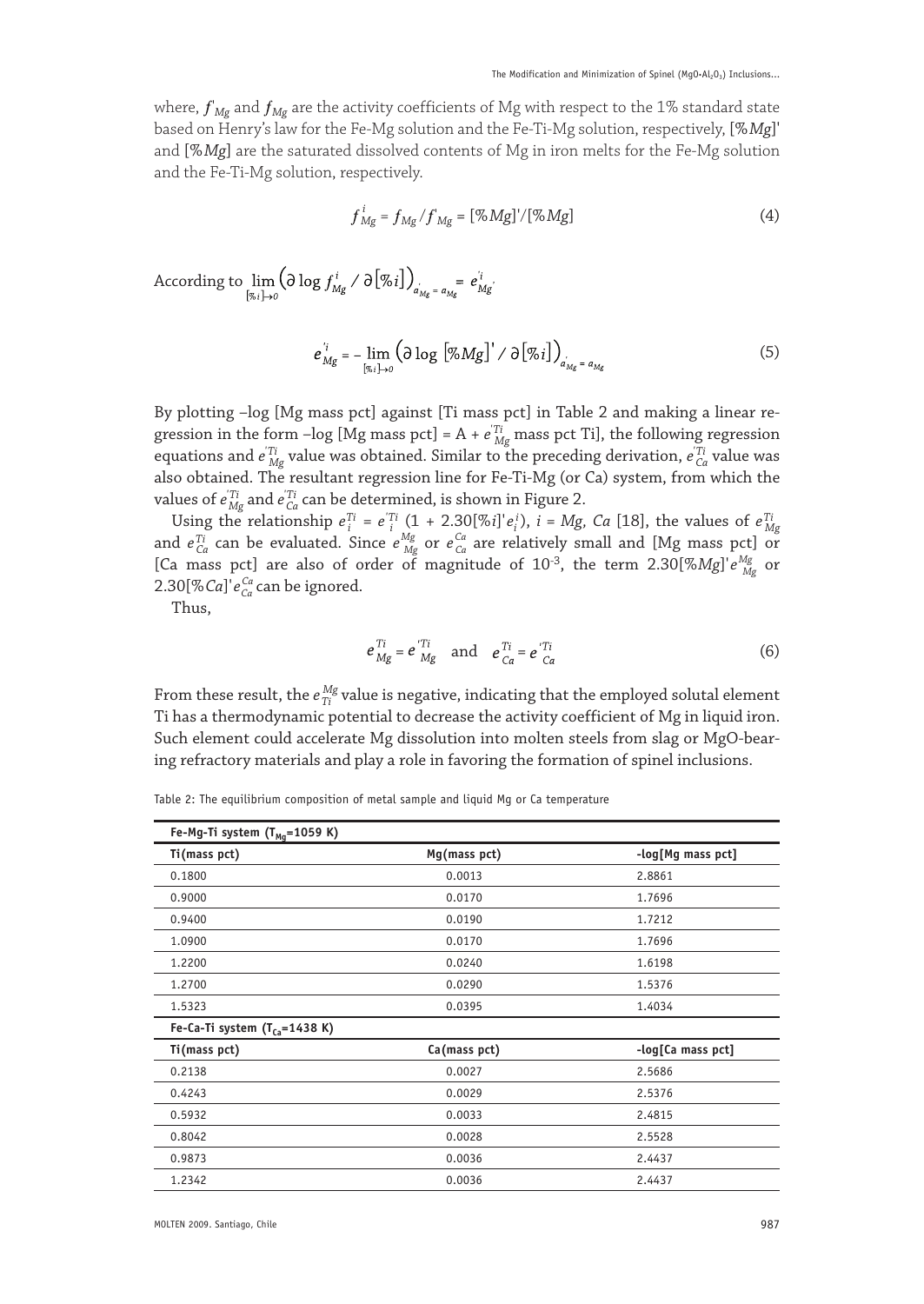| 9800 | በ በበፈ3 | 2.3665 |
|------|--------|--------|
| 210f | N 0046 |        |

Therefore, Ti is considered to be a significantly influential element in spinel formation ( $e_{Mg}^{Ti}$  = –0.933). A similar result was reported in previous work [19] investigating the composition and morphology changes of deoxidation products in the slag/metal (Fe-16pct Cr)/MgO crucible system.



Figure 2: Regression lines according to above equations for Fe-Ti-Mg (or Ca) system

Figure 3 shows the types of inclusions in steel observed with the help of scanning electron microscopy. In the case of Ti addition, the initially formed FeO-Al<sub>2</sub>O<sub>3</sub> inclusion was transformed to  $Al_2O_3$ -SiO<sub>2</sub> and subsequently to spinel, whereas  $Al_2O_3$ -SiO<sub>2</sub> remained as a stable inclusion for Si-Al deoxidation. Therefore, Ti should be added by careful attention to prevent of spinel formation in the production of high-grade clean steels when Ti is added.



Figure 3: The variation of inclusion composition after deoxidation of Fe-16 mass pct Cr [19]

In a fashion similar to Fe-Ti-Mg ternary system, for the Fe-Ti-Ca ternary system, the resultant regression line for Fe-Ti-Ca system, from which the values of  $e^{T i}_{\;\;Ca}$  can be determined, is shown in Figure 2. But, from previous and present results, the magnitude of interaction parameter between Ti and Mg are one order higher than those between Ti and Ca. Therefore, in this work,  $e^{T i}_{\,\,\, Mg}$  was taken into account considering formation of inclusions.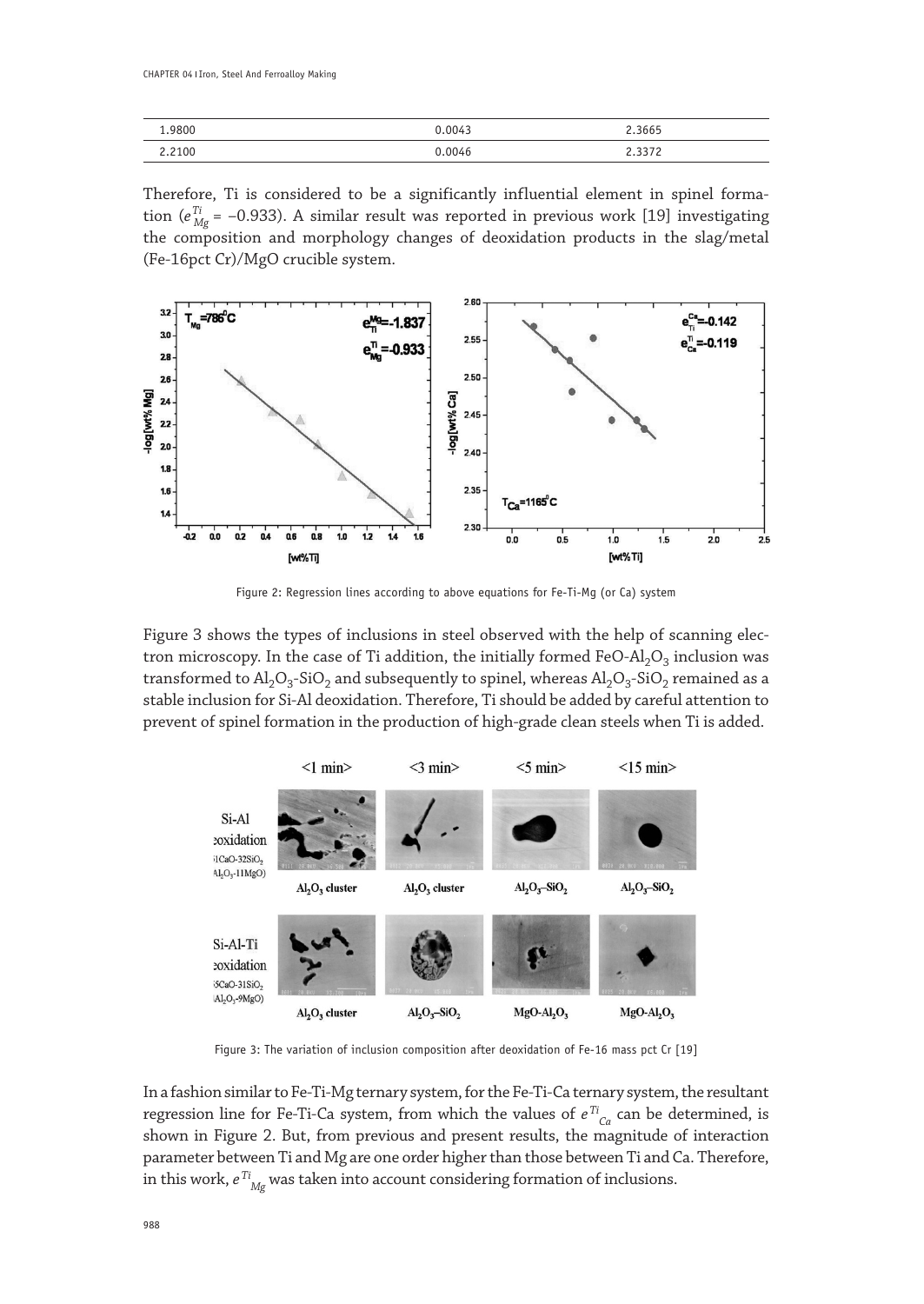First, austenitic stainless steel was deoxidized with Al. Then, Ti alloying addition was followed for austenitic stainless grade process. Finally, for modification of inclusions such as alumina and spinel, it was treated by Ca addition (ATC procedure). But, from above thermodynamic assessment, Ti alloying addition could accelerate Mg dissolution into molten steels from slag or MgO-bearing refractory materials. Thus, dissolved Mg combined with  $\text{Al}_2\text{O}_3$  forms spinel inclusion in steels. Therefore, to reduce formation of spinel inclusions, Ca treatment method before Ti alloying addition could be considered (ACT procedure). In present work, the exchange of order between Ti addition and Ca treatment could examine its effectiveness by using induction furnace. A typical example of the variations of the melt compositions is shown in Figure 4. Mg and Ca contents increased right after Al deoxidation. Especially, the content of Mg increased right after Ti addition again in ATC procedure. However, in ACT procedure, Ca treatment suppressed the increasing dissolution of Mg. From this result, Ti alloying addition confirmed acceleration of Mg dissolution into molten steels from MgO-bearing refractory.



Figure 4: An example of variation of composition in ATC and ACT procedure

From compositional and morphological standpoint of inclusions, spinel inclusion which is induced dissolved Ti contents is observed obviously. From Figure 5, the typical variation of composition and morphology of inclusions is shown. In both procedure (ATC and ACT), after Al deoxidation, alumina inclusions that formed at the earliest stage of deoxidation showed the morphological feature of a cluster. But, in ATC procedure, after Ti alloying addition, typical spinel inclusions which exhibited angular-shaped tendency appeared.



Figure 5: The variation of inclusion composition and morphology in ATC and ACT procedure

Thereafter, even though Ca treatment was conducted, these spinel inclusions are remained without modification of morphology occasionally.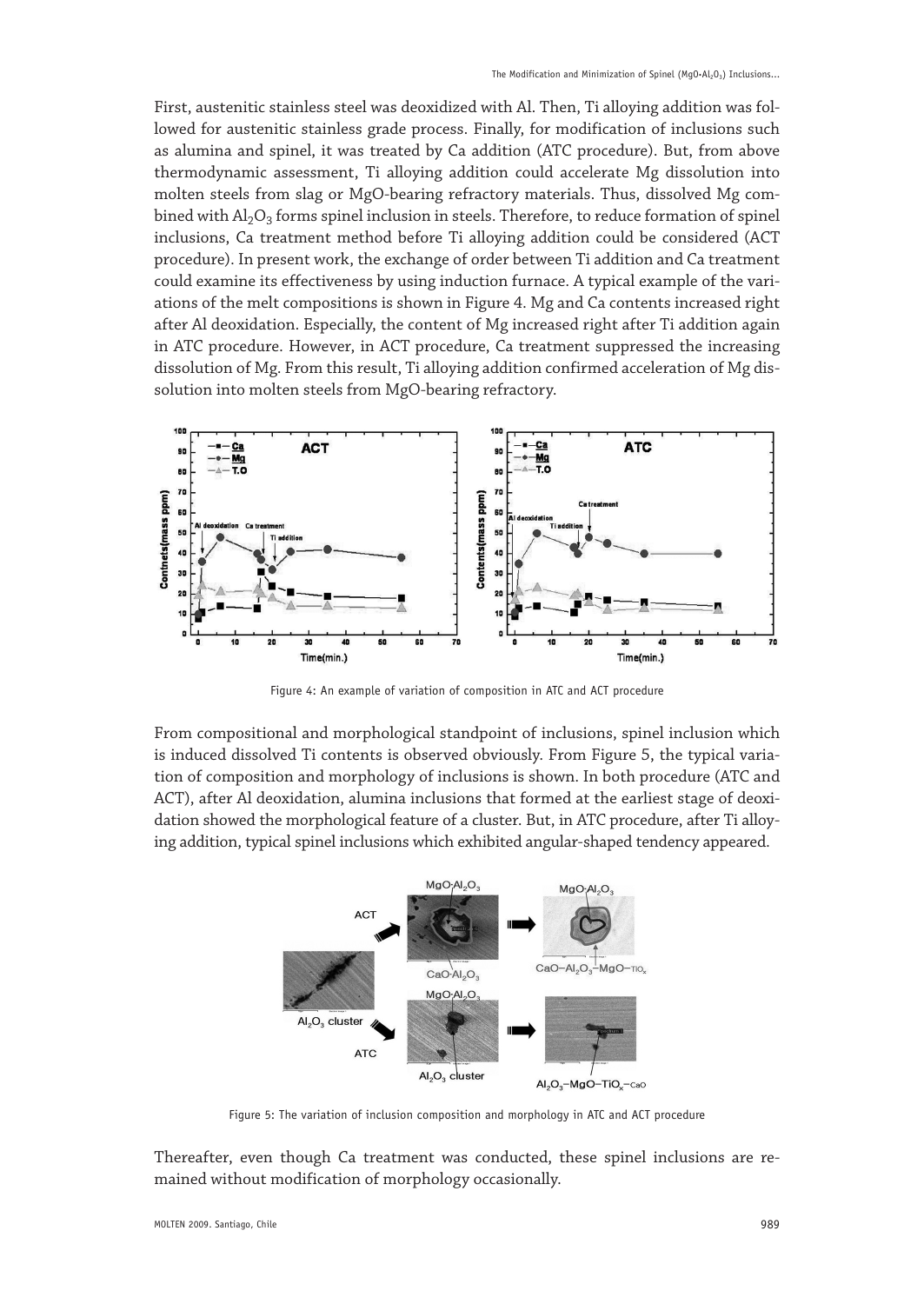On the other hand, in the case of the experiments in which Ca was added after the Ti addition, spinel inclusions surrounded by calcium aluminate which is globular were observed. As shown in Figure 6 calcium aluminates which are completely globular also were observed frequently in ACT procedure.



Figure 6: Element distributions of calcium aluminate inclusions in ACT procedure

In the present results, the activity of alumina can be approximated as one because the formed alumina was a pure product. Immediately, after adding Al to the melt, inclusion compositions were determined to consist of pure alumina. As previously mentioned, Mg contents were significantly increased after Ti addition. This implies that Mg dissolution simultaneously occurred as soon as Ti was added. The next step was that dissolved Mg reacted with alumina inclusions, which formed immediately after deoxidation with Al, resulting in the formation of spinel inclusions.

On the other hand, after Al deoxidation Ca treatment forms low melting calcium aluminate inclusions. That is, even if Mg has its higher activity than Ca in the melt, in a quantitative respect, Ca is more advantageous than Mg. Thus, alumina inclusions whose activity is higher reacted with Ca and changed to calcium aluminate inclusions.

# **CONCLUSIONS**

For modification and prevention of inclusions, the effect of change of order between Ti alloying addition and Ca treatment was assessed. To clarify the thermodynamic role of Ti in steels, the interaction parameters between Mg (or Ca) and Ti were determined using the vapor/liquid equilibration method at 1873 K. The thermodynamic data at 1873 K determined in this work are the following:

$$
e_{Mg}^{Ti} = -0.933, \ e_{Ca}^{Ti} = -0.119 \tag{7}
$$

Considering the higher negative value of  $e_{Ti}^{Mg}$  than  $e_{Ti}^{Ca}$ , which suggests Ti has a significant thermodynamic potential to accelerate Mg dissolution from refractory. Thus, after Ti addition Ca treatment (ATC) was not recommended for the prevention of spinel formation.

After Al deoxidation, pure alumina inclusions formed. Thus, the activity of alumina is nearly one. Ti addition accelerated dissolution of Mg from refractory material into molten steel so that spinel inclusions formed easily. After that, the driving force for formation of calcium aluminate was weak because the activity of alumina was smaller than one.